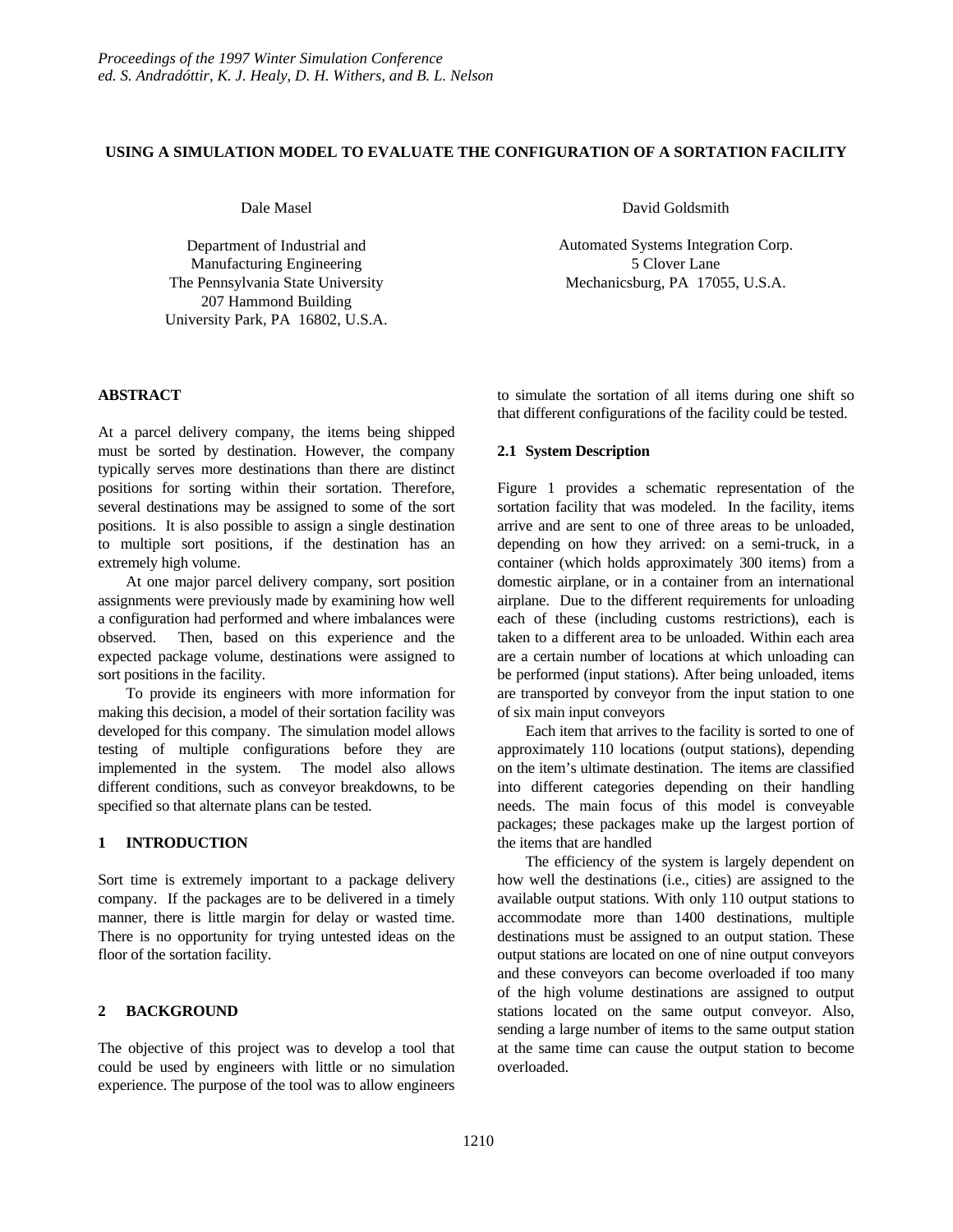

Figure 1: Representation of Simulation Model Layout

### **3 MODEL DESCRIPTION**

The simulation model of the facility was developed using the AutoMod simulation software running on a Pentium PC. Since it was not necessary to recompile the model before each run, the run-time version of the software (which allows the model to be executed, but not edited) was installed for use at the sortation facility.

The physical layout was generated from CAD drawings of the sortation facility. Details about the sortation logic of the system were provided by the designers of the system and the engineers within the sortation facility.

### **3.1 Operating Modes**

The model can be operated in two different modes: review and forecast. Other than different ways of determining the packages that are to be sorted and their characteristics, the operation of the model is the same in both modes.

Review mode uses the actual arrival time and input station that were scanned from the package during sorting. This information is used to determine when and where the item is introduced into the system. The city destination that was collected from the item is also used in conjunction with an output station assignment list to determine the output station to which the item should be sent. This list is a mapping of cities to output locations and is also used during the actual sorting process in the facility.

The purpose of review mode is to test data that was already processed by the system. By modifying the output station assignment list and rerunning the model, users can learn how the performance of the system could have been improved.

Forecast mode uses a schedule of aircraft arrivals and truck arrivals along with the number of packages on each vehicle. The schedule also includes the origin of the vehicle and the time at which it is expected to arrive. However, each item does not have a predetermined destination. The destination is assigned to the item when it is unloaded, based on the historic percentage of items that go to each destination from the specified origin.

Forecast mode allows the users to have more flexibility in the situations that are tested. In addition to modifying the output station assignment list, the package volume and the vehicle arrival times can be adjusted to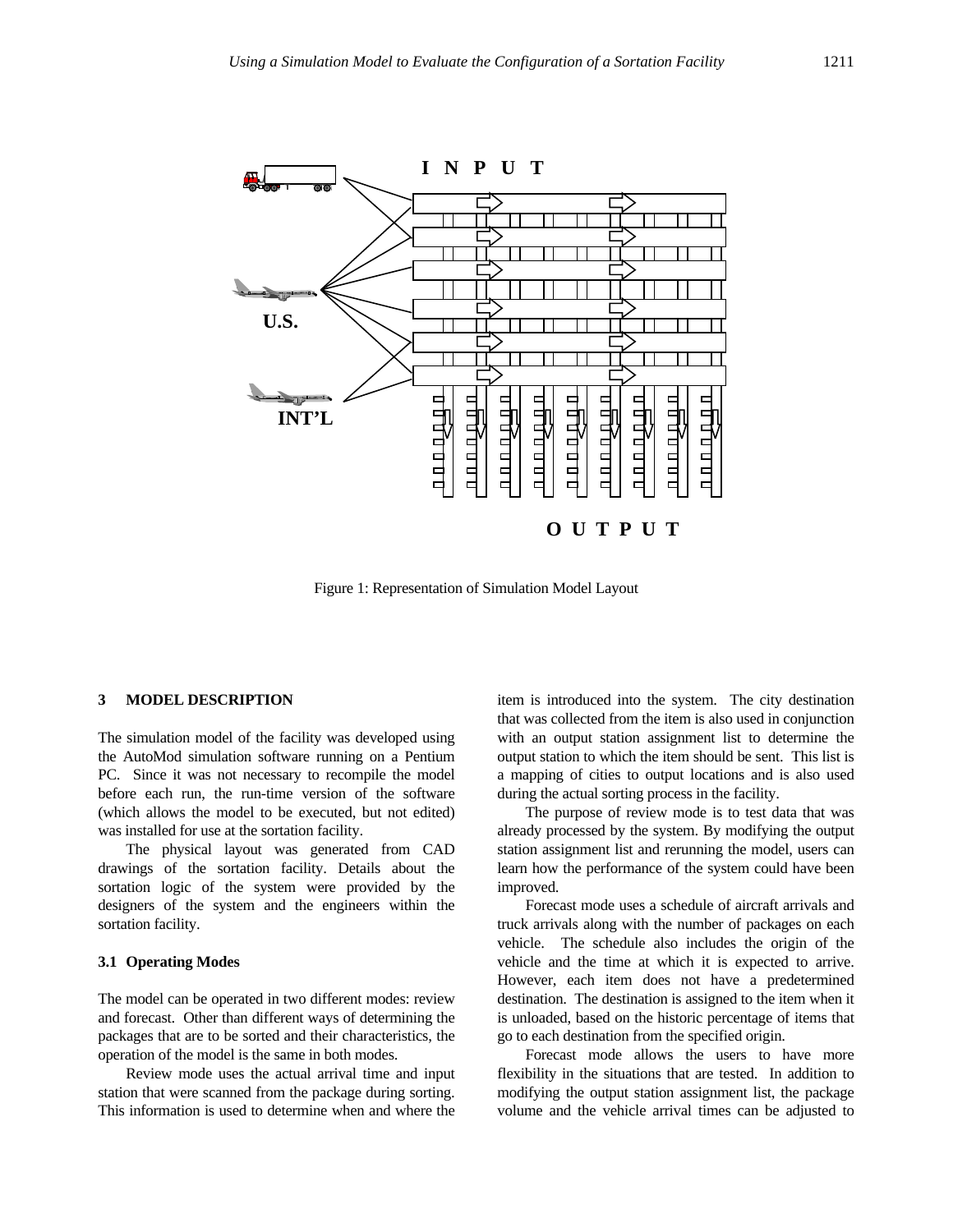examine the effects of these changes on the performance of the system.

In both operating modes, once the items have entered the system, the logic of the model is identical. An item enters the system via the appropriate input conveyor and is diverted to one of the output conveyors. The appropriate output conveyor is determined using the output station assignment list.

The item travels along this output conveyor until reaching the correct output station. It is diverted at its output station and then is destroyed. The accumulation and containerizing of packages for outbound shipment is beyond the scope of this model, but the model could be enhanced in the future to include these areas if desired.

### **3.2 Input Data**

The model utilizes several data files that can be modified by the user without requiring the user to edit and recompile the model. These files specify the items that are to be sorted, the output station assignment list, and the operating status of the system. The operating status is defined by parameters which include the unloading rates in each area and the number of input stations that connect to each of the input conveyors.

By modifying the input files, the user has extensive flexibility in defining how the system will be set up for the simulation. For many of the parameters, it is possible to define them with a probability distribution instead of just a constant value.

The items that are to be sorted are specified in different ways depending on the operating mode. To operate in review mode, the file generated during the actual sorting shift is used for input. From this file, the time of arrival, the input station, the dimensions, and the destination city are collected.

In forecast mode, the schedule of aircraft arrivals and the schedule of truck arrivals are each specified in a separate file. Included in each schedule are the time of arrival, the city of origin, and the number of packages on each vehicle. A third file is used to generate the destination of each package based on its origin. This file contains the percentage of items from each origin that should be sent to each destination. In forecast mode, the package dimensions are generated randomly.

#### **3.3 Additional Features**

In addition to operating the system as described above, features were added to extend the flexibility of the model. For example, the model allows the user to examine the effects of conveyor failure and also balances the arrival rate of packages arriving between each of the three input areas.

If one of the output conveyors fails during a sortation shift, the results can be catastrophic. All of the items that are traveling to output locations along that conveyor must be rerouted to another output conveyor. Backup plans can be tested with the simulation model before they are needed so that they can be implemented if the need arises.

Another feature that was added to the model is automatic balancing between the different input areas. Items being unloaded from international aircraft containers and from trucks merge with the items coming from the domestic aircraft containers. To prevent congestion on the input conveyors, the number of input stations available in the domestic container area is reduced whenever unloading is being done in either of the other two areas. When this unloading is done, the capacity of the domestic area is returned to its normal level.

The number of input stations idled in the domestic container areas is based on the unloading rates in each of the areas. Enough stations are idled so that the total flow on that input conveyor does not exceed the capacity of that conveyor when the items from the other area (international or truck) begin to arrive.

### **3.4 Output**

During execution of the model, data on package flow is collected in two-minute intervals. This information includes the rate of package arrivals at each of the input conveyors, each of the output conveyors, and each of the output stations.

As the program is running, AutoMod graphs are generated that show the value for each time interval and a moving average. This information is also written to a data file so that it can be referred to later for graphs or other uses.

By monitoring the flow of items at each of these areas, locations where overloading is occurring can be determined. The number of input stations, the output station assignments, and the arrival scheduling can all be varied to determine the configuration that minimizes the time to complete sorting without overloading any areas of the system.

## **4 MODEL PERFORMANCE**

Validation of the model is ongoing. It is being accomplished by comparing actual results from the system with the results produced by the simulation, but difficulties were encountered in collecting some of the data from the real system for comparison. Results compared include total sortation time and the flow (number of items per hour) along the conveyors and to each of the output stations.